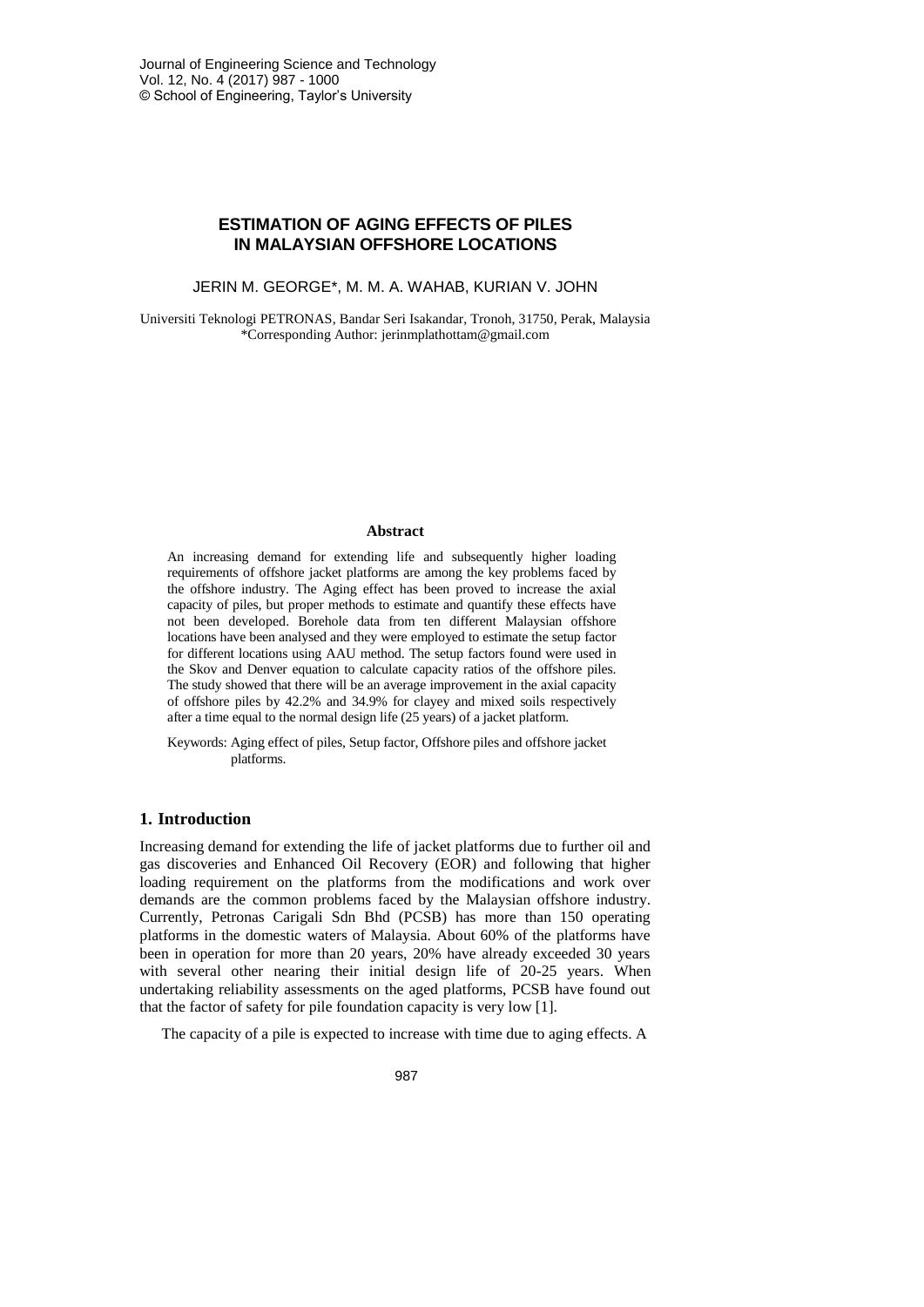# **Nomenclatures**

| B                                        | A similar factor like $\Delta_{10}$ used in Eq. (6)             |  |  |  |  |  |
|------------------------------------------|-----------------------------------------------------------------|--|--|--|--|--|
| $I_p$                                    | Plasticity index                                                |  |  |  |  |  |
| $Q_{14}$                                 | The pile capacity at 14 days, N                                 |  |  |  |  |  |
| $Q_{EOD}$                                | The instantaneous capacity at the end of driving of the pile, N |  |  |  |  |  |
| $Q_o$                                    | Axial capacity of pile at the reference time $t_o$ , N          |  |  |  |  |  |
| $Q_t$                                    | Axial capacity of pile at time t after driving, N               |  |  |  |  |  |
| $S_t$                                    | Sensitivity of soil                                             |  |  |  |  |  |
| $S_{uu}$                                 | Undrained shear strength of the soil, $N/m^2$                   |  |  |  |  |  |
| $\mathbf{f}$                             | Time corresponding to $Q_t$ , s                                 |  |  |  |  |  |
| $t_{eoc}$                                | Time for end of consolidation, s                                |  |  |  |  |  |
| $t_{\alpha}$                             | The reference time at which $Qo$ is measured, s                 |  |  |  |  |  |
| <b>Greek Symbols</b><br>$\varDelta_{10}$ | Setup factor                                                    |  |  |  |  |  |
| <b>Abbreviations</b>                     |                                                                 |  |  |  |  |  |
| AAU                                      | <b>Aalborg University</b>                                       |  |  |  |  |  |
| API                                      | American Petroleum Institute                                    |  |  |  |  |  |
| EOR                                      | <b>Enhanced Oil Recovery</b>                                    |  |  |  |  |  |
| NGI                                      | Norwegian Geotechnical Institute                                |  |  |  |  |  |
| OCR.                                     | <b>Over Consolidation Ratio</b>                                 |  |  |  |  |  |
| <b>PCSB</b>                              | Petronas Carigali Sdn Bhd                                       |  |  |  |  |  |

proper understanding and quantification of these aging effects is not available. So while doing the re-assessment, PCSB used the original or young platform capacity from the API recommendations. If the platforms can be re-assessed with the improved pile capacity considering the aging effects, it will help to have more factor of safety for pile foundation capacity. This will in turn allow jacket platforms in Malaysia to have more operating life or to have higher loadings than they were designed for. Hence, the study aims to identify the proper method for quantifying the aging effects of piles and to use those methods to predict the aging effects of piles in Malaysian Offshore locations.

## **2. Theoretical Background**

The capacity of piles is known to be changing with time. The correct mechanisms behind these changes have not been fully understood. Researchers have been trying to study the mechanisms behind the change in capacity of piles and represent them as mathematical equations known as 'time functions for capacity of piles'.

The change in capacity of a pile can be positive (increase) or negative (decrease) according to the conditions of the pile and the soil strata in which the pile is installed. An increase in capacity is known as 'Setup' and decrease in capacity is known as 'Relaxation'. Relaxation is a rarely observed phenomenon.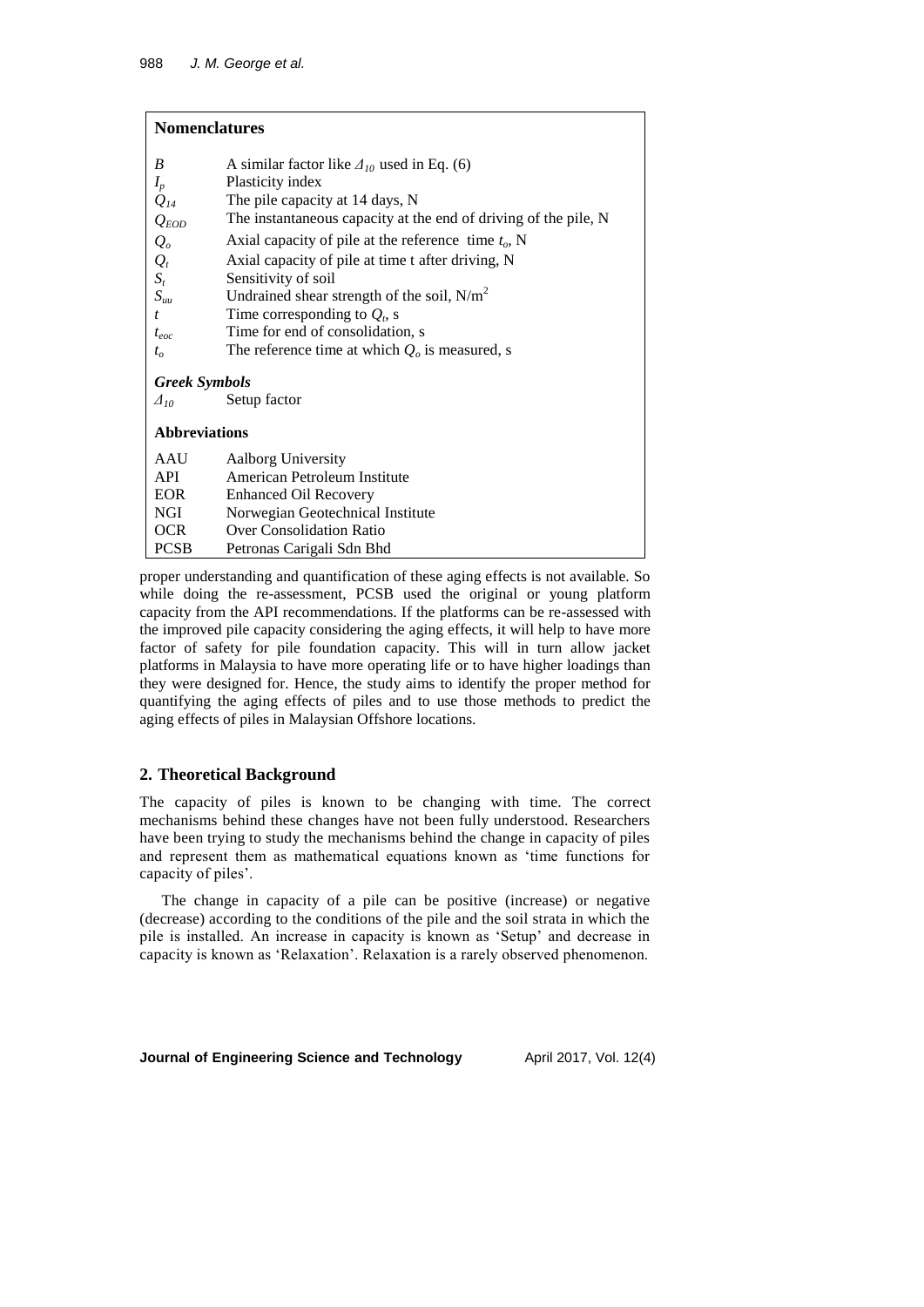## **2.1. Mechanisms behind relaxation**

Relaxation is observed in piles, but fortunately much less often than setup. Also the conditions favouring relaxation are absent in offshore Malaysian locations. The mechanisms behind relaxation can be any of the following:

- Sands confined by a cofferdam or closely spaced piles, in which the lateral confining stress may relax [2].
- Chemical deterioration of the soil at the pile toe due to the presence of water introduced during the pile installation [3].
- Gradual cracking of rock underneath the pile toe due to very high contact stresses under the pile toe [3].
- Strong soils (e.g., dense fine sands) that dilate during pile penetration, creating negative pore pressure that later dissipate [2].

## **2.2.Mechanisms behind setup**

Setup can be classified into two sub categories for ease of understanding:

## **2.2.1. Long term effects or aging effects**

The gain in capacity after end of consolidation is known as long term effects or aging effects and it can be the result of a combination of mechanisms such as [4]:

- Increase in the earth pressures against the pile surface on the long term, due to creep of the soil structure.
- Long-term build-up of new diagenic bonds between soil particles, after the complete destruction of the soil structure due to the severe displacements and disturbance resulting from the driving of the pile into the ground.
- Chemical bonding due to the interaction between the steel pile surface and the soil minerals (cation exchange).
- Effects of sustained loads on the piles, gradually causing a more stable soil structure and increased strength.
- Effects of previous loading and unloading cycles of the piles, which can have similar effects as sustained loading.

## **2.2.2. Short term effects**

The gain in capacity from the end of driving of pile to the end of consolidation phase is known as short term effects. It can be explained by the following mechanisms:

- Equalisation of excess porewater pressure built up during driving (also known as consolidation) [5].
- All aging mechanisms as described above.

## **2.3.Phases in setup**

Three phases in the process of setup have been explained by Komurka et al. [6] as follows: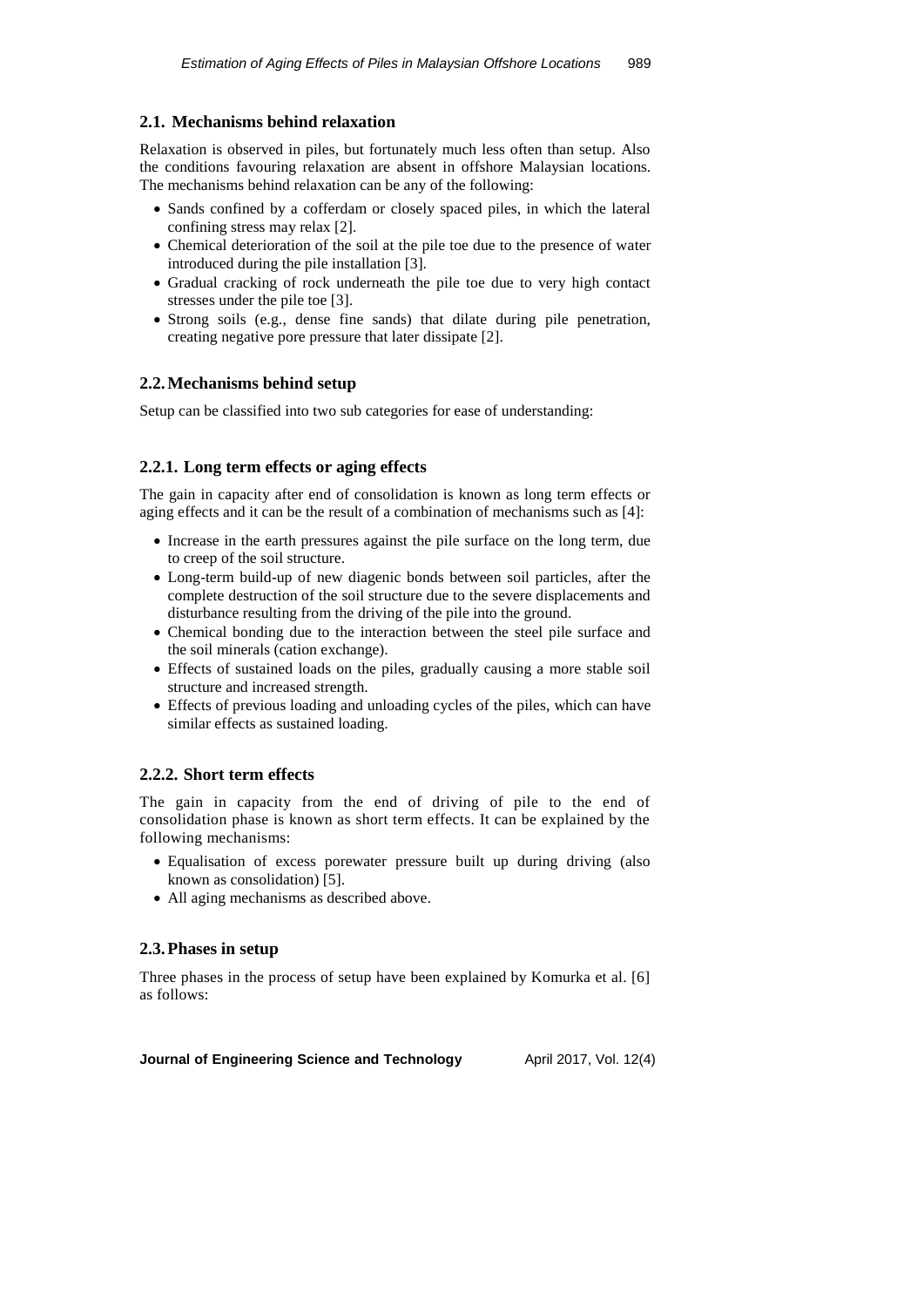## **Logarithmically Nonlinear Rate of Excess Porewater Pressure Dissipation - (Phase 1)**

The rate of dissipation of excess porewater pressure is non-linear with respect to the log of time for some period after driving because of the highly disturbed state of the soil. This first phase of set-up has been demonstrated to account for capacity increase in a matter of minutes after installation. In clean sands, the logarithmic rate of dissipation may become linear almost immediately after driving (say 1 day). In cohesive soils, the logarithmic rate of dissipation may remain non-linear for several days (10 days).

## **Logarithmically Linear Rate of Excess Porewater Pressure Dissipation - (Phase 2)**

A short while after driving, the rate of excess porewater pressure dissipation becomes constant (linear) with respect to the log of time. During this phase, the affected soil experiences an increase in effective vertical and horizontal stress, consolidates, and gains shear strength according to conventional consolidation theory. As with the first phase after driving, the duration of the logarithmically constant rate of excess porewater pressure dissipation is a function of soil and pile properties. The combination of all mechanisms in Phase 1 and Phase 2 are collectively called as short term effects.

## **Aging - (Phase 3)**

For a consolidating soil layer, conventional consolidation theory holds that infinite time is required for dissipation of excess porewater pressure to be complete. Practically speaking, there is a time after which the rate of dissipation is so slow as to be of no further consequence, at which time it is accepted that primary consolidation is complete. However, secondary compression continues after primary consolidation is complete, and is independent of effective stress and this referred as aging. The mechanisms behind the aging process are as mentioned earlier and it creates the pile capacity increase at a rate approximately linear with the log of time.

These three phases of setup are schematically illustrated by Komurka et al. [6] in Fig. 1. The illustration of the setup in pile capacity is valid only if the soil conditions are uniform along the shaft length and below the toe. If different layers of soil are present (most of the practical cases), different rates of setup will become effective for each layer.

## **2.4.Time functions**

Many mathematical relations describing the gain in capacity of piles with respect to time after installations have been proposed by different researchers. Some of the relevant equations are discussed below.

### **Skov and Denver**

By far the most popular relationship was presented by Skov and Denver, which models setup as linear with respect to the log of time. They proposed a semilogarithmic empirical relationship to describe setup as: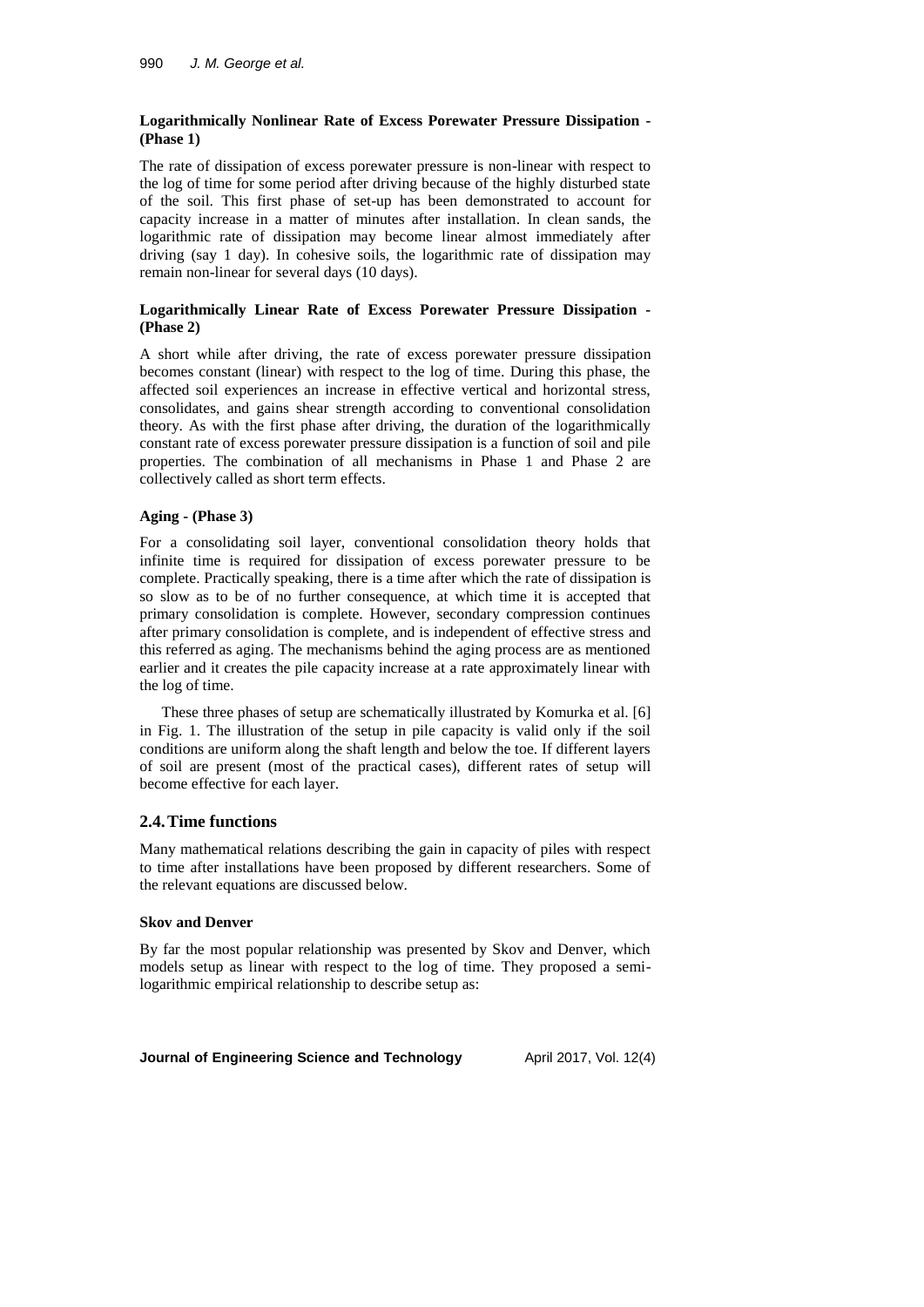## $Q_{\ell}Q_o = 1 + A_{10} [\log(t/t_o)]$  (1)

where,  $Q_t$  is the axial capacity at time *t* after driving,  $Q_o$  is the axial capacity at the reference time  $t_o$ ,  $\Delta_{10}$  is the setup factor, a constant depending on soil type and  $t_o$ is the reference time at which *Q<sup>o</sup>* is measured. According to Skov and Denver (1988), the values of  $\Delta_{10}$  in Eq. (1) for piles located in sand, clay and chalk are 0.2, 0.6 and 5.0, respectively. Correspondingly, the reference time, *to*, is assumed to be 0.5, 1.0 and 5.0 days. These values of  $t_0$ , will ensure a stabilized increase of the capacity with time. Before this, the pore pressure has not reached the stationary state and soil remoulding continues to take place. Furthermore, Skov and Denver point out that there should be an upper limit to t for which Eq. (1) is used. However, no guidelines are given for this upper limit [7].



### **Svinkin**

Svinkin developed a formula for set-up in sands based on load test data.

$$
Q_t = 1.4 Q_{EOD}.t
$$
<sup>0.1</sup> upper bound  

$$
Q_t = 1.025 Q_{EOD}.t
$$
<sup>0.1</sup> lower bound (3)

where,  $Q_{EOD}$  is the instantaneous capacity at the end of driving of the pile [8].

### **Guang-Yu**

Guang-Yu presented an equation for capacity of piles driven into soft soils. Guang-Yu suggested that sands and gravels experience no set-up.

$$
Q_{14} = (0.375S_t + 1).Q_{EOD} \tag{4}
$$

where,  $Q_{14}$ =pile capacity at 14 days  $S_t$ =sensitivity of soil [9].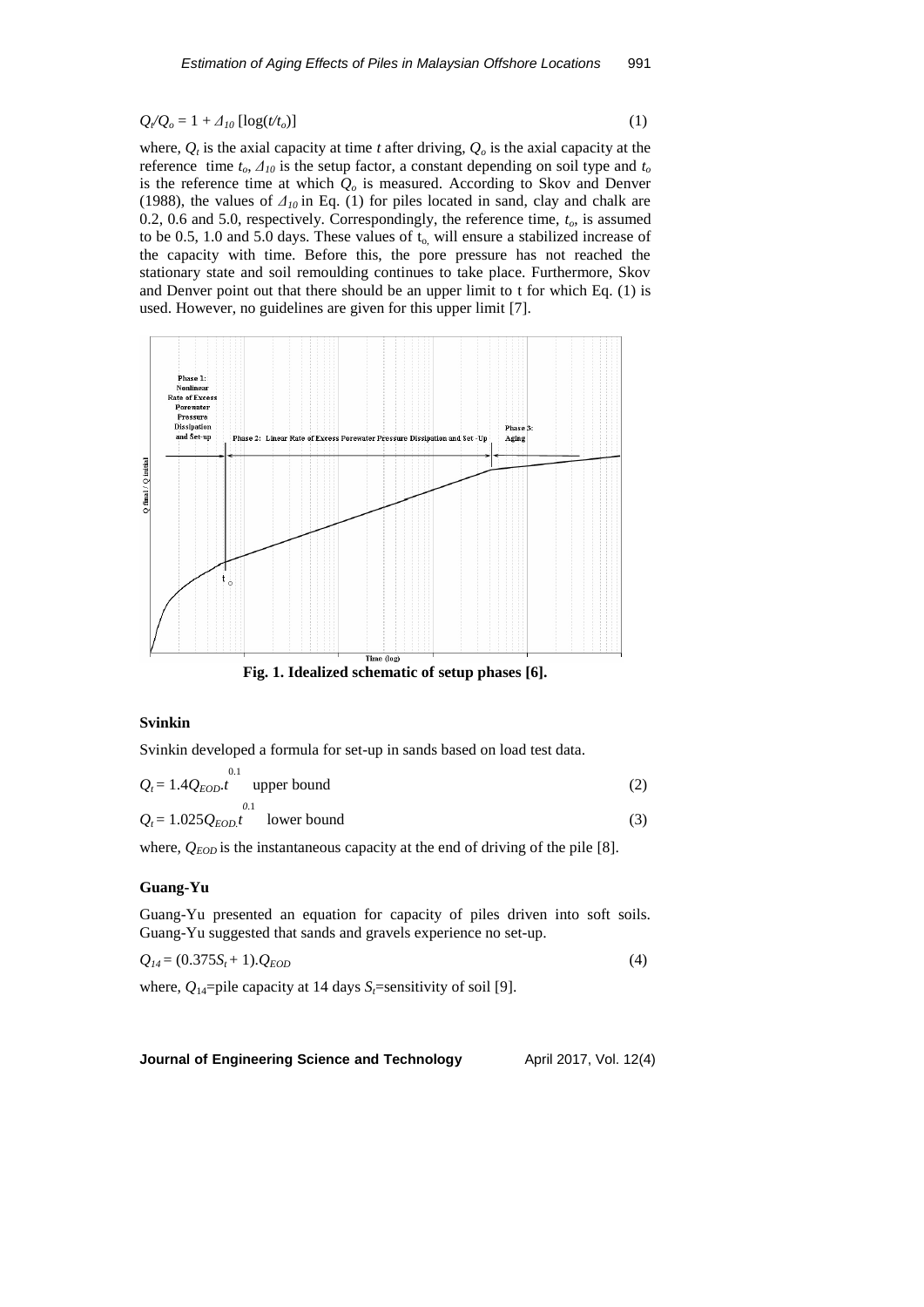### **Svinkin and Skov**

Svinkin and Skov presented a variation of Eq. (1), using  $t<sub>o</sub> = 0.1$  day.

$$
Q_{\ell}Q_{EOD} - 1 = B[\log_{10}(t) + 1]
$$
 (5)

where,  $Q_t$  is ultimate resistance at time = *t* days,  $Q_{EOD}$  is end of driving resistance, *B* is a similar factor like  $\Delta_{10}$  in Eq. (1) [10].

Unlike the Skov and Denver relationship, the other formulae all include the instantaneous capacity at end of driving,  $Q_{FOD}$ , which can be determined by dynamic monitoring of driving. So the use of the other equations will become possible only in case the *QEOD* is known already.

### **2.5.Modifications and improvements in the Skov and Denver Equation**

Many researchers and research organisations have been working on modifying and improving the original Skov and Denver equation. Some have conducted experimental study to find the constants in the equation particular to a certain type of soil or regional conditions. Some of the notable works in this area are included in the following section.

### **Assumption of the reference time,** *t<sup>0</sup>*

The reference time is the time at which the capacity of a pile is known to us. There are many ways to find out pile capacity namely:

- a. Static Design equations
- b. Pile Driving Formulae
- c. Static Loading test
- d. Stress Wave Analysis

Out of the above said methods, only static design equations and pile driving formulae will have problem with finding out its reference time. In other methods, the reference time is the time gap between end of driving and the testing. While using pile driving formulae,  $t_0$ =0.25 days (6 hours) is commonly used. If a time longer than 6 hours is required for pile driving, then it can be used as *t0*.

The reference capacity,  $Q_0$  can be determined by some static design equations such as the procedure proposed by the American Petroleum Institute (API, 1993) or the NGI method developed by the Norwegian Geotechnical Institute. The capacity predicted by the above said methods uses the soil properties prior to driving. So the capacity will be different from  $Q_{EOD}$ . By choosing a small value of *t<sup>0</sup>* as originally proposed by Skov and Denver may not give correct predictions if we are using static design equations to find *Q<sup>t</sup>* . In these circumstances, use of  $t_0 = 100$  days while using Skov and Denver equation will become appropriate [5].

#### **Difference in predicting long term and short term effects**

Augusteen et al. [5] proposed different *Δ<sup>10</sup>* values for long and short term effects. Short term effects regarding the capacity of piles are related to both real time aging and the equalisation of excess pore pressures built up during driving. In contrast, long term effects are only due to aging. Hence, different values of *Δ10*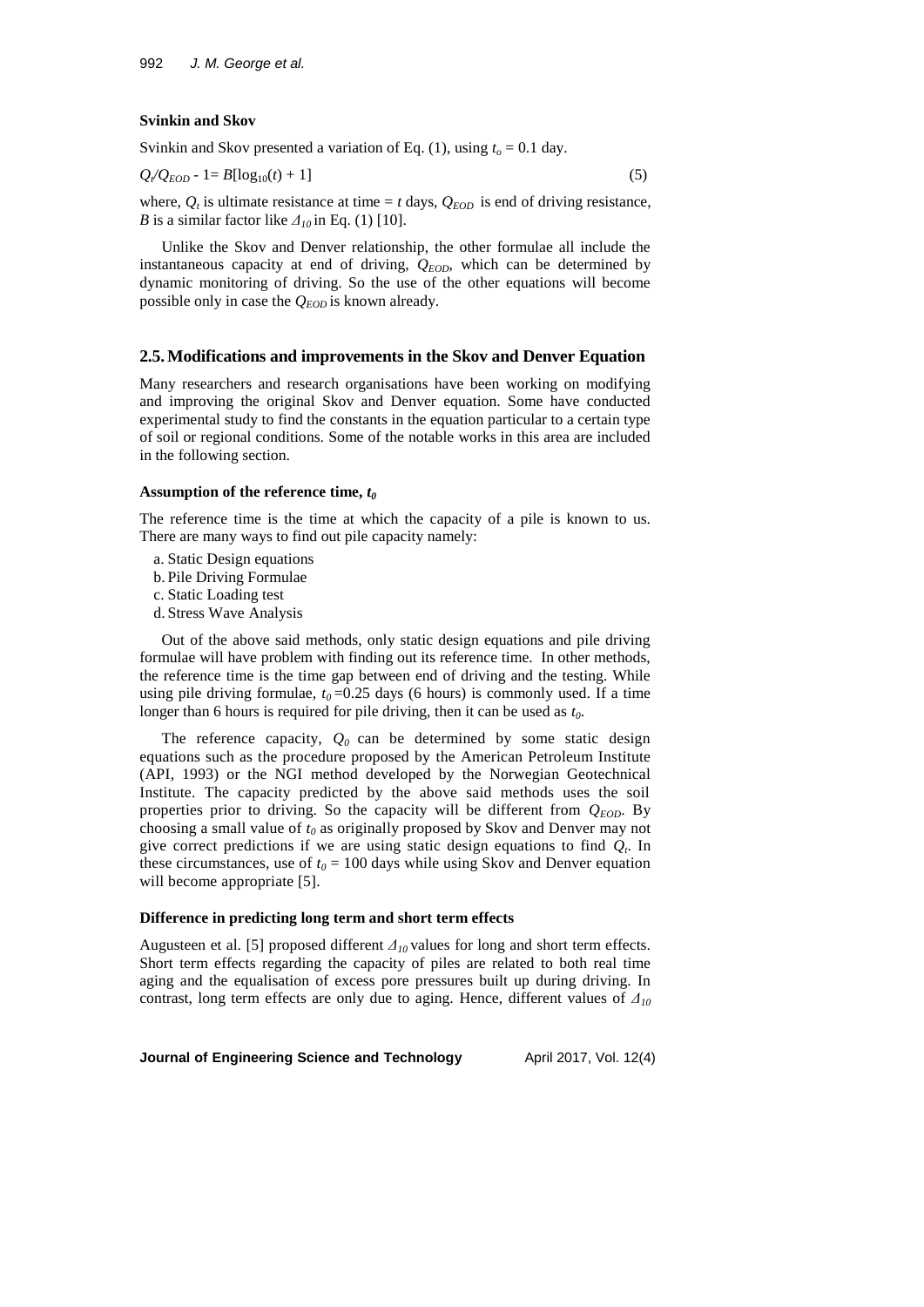are expected when either short or long term effects are investigated. If setup is considered, the short-term component of *Δ<sup>10</sup>* is greater than the long term component, i.e.  $\Delta_{10}$  short-term  $> \Delta_{10}$  long term as shown in Fig. 2. When relaxation takes place, *Δ<sup>10</sup>* short-term becomes negative.



**Fig. 2. Influence of short term and long term effects on**  $\Delta_{10}$ **.** 

The time for equalisation of pore pressure or end of consolidation is denoted by *t*<sub>eoc</sub>. It should be noted that both  $\Delta_{10}$  and  $Q_0$  depend on whether  $t < t_{eoc}$  or  $t > t_{eoc}$  [5].

#### **Estimation of correct setup factor or** *Δ<sup>10</sup>*

Originally Skov and Denver proposed fixed *Δ<sup>10</sup>* values for clay and sand. Clausen and Aas [11] postulated that the long term setup depends on the soil properties. The  $\Delta_{10}$  or setup factor is introduced as a function of the plasticity index ( $I_p$ ) and the over consolidation ratio (*OCR*).

$$
\Delta_{10} = 0.1 + 0.4(1 - I_p/50).OCR^{-0.8}
$$
\n(6)

 $0.1 \leq \Delta_{10} \leq 0.5$ 

Equation (7) is based on very few tests. The reference time,  $t_0$  is chosen as 100 days. The time function based on Eq. (7) is denoted NGI because it has been developed at the Norwegian Geotechnical Institute. Augusteen et al. [5] postulated that the form of *Δ<sup>10</sup>* that best fits the observed behaviour from experimental data (mostly obtained from NGI) is as follows:

$$
\Delta_{10} = 1.24 \cdot (S_{uu}/60)^{0.03} \tag{7}
$$

where,  $S_{uu}$  is the undrained shear strength of the soil. The equation relating  $\Delta_{10}$  to  $S_{uu}$  is named as AAU (after Aalborg University where it was developed) [5].

If different layers of soil are present, NGI has proposed to take the average values of  $I_p$ , *OCR* and  $S_{uu}$  to determine the  $\Delta_{10}$  for a pile. But Augusteen et al. [5] have proposed two different ways which may be more accurate than NGI proposal.

- a) Option 1: Eq. (1) is applied to every single soil layer using  $\Delta_{10}$  found out using *Ip*, *OCR* and *Suu* of that particular layer.
- b) Option 2: Eq. (1) is used for the entire pile. This implies that an average value of  $I_p$ , *OCR* and  $S_{uu}$  must be estimated for the soil surrounding the pile.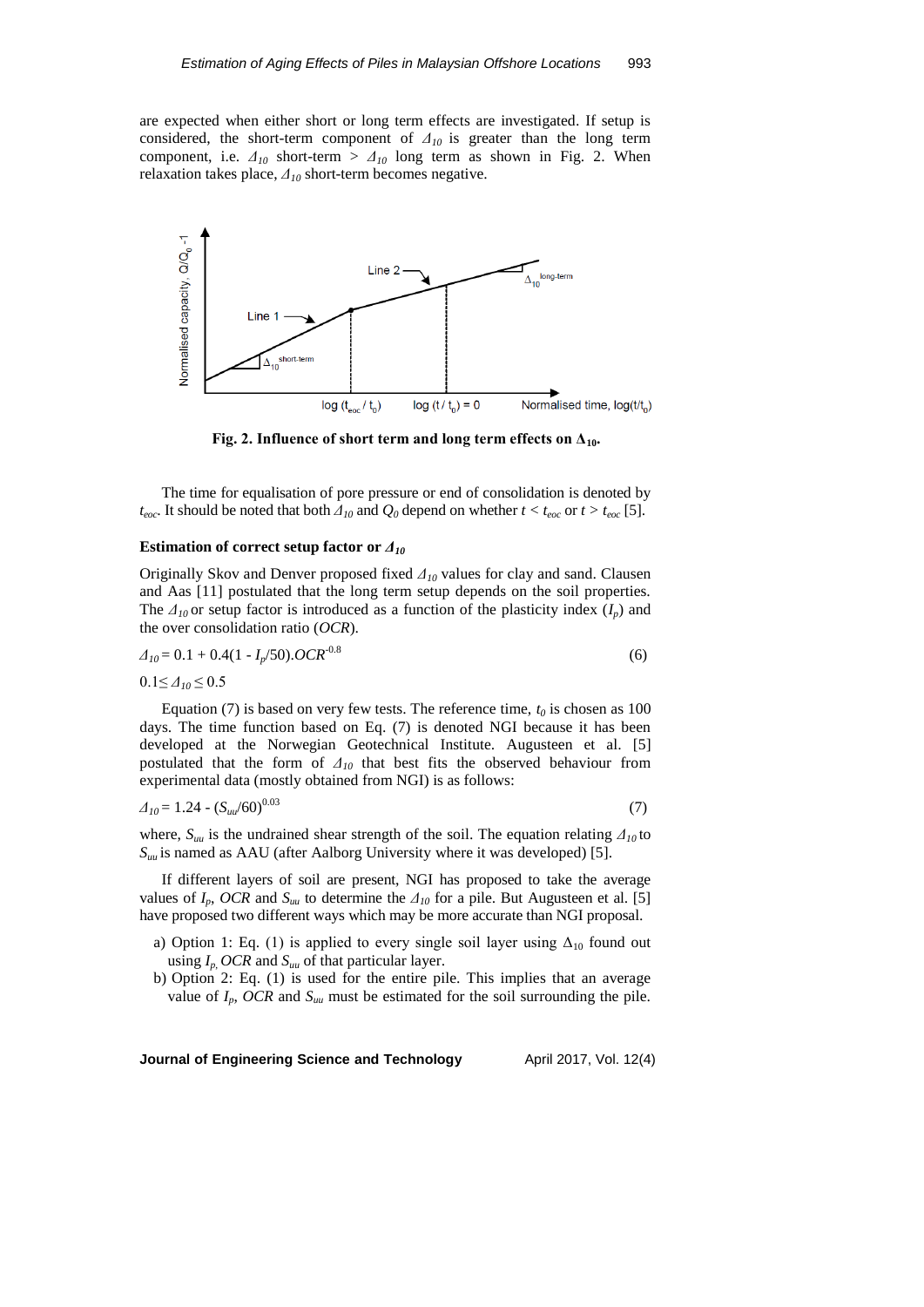Unlike the NGI's proposal, Augusteen et al. [5], proposes to use mean values by weighting the soil parameter by surface area or weighting the soil parameter by the calculated capacity of the different layers by means of static design equations.

The above said equations for  $\Delta_{10}$  are applicable only when the soil is cohesive in nature. There are no equations available for finding out *Δ<sup>10</sup>* corresponding to non-cohesive soils (sands) [12]. So we will have to use the original constant *Δ<sup>10</sup>* proposed by Skov and Denver for piles in non-cohesive soils.

#### **Type of capacity predicted**

The Skov and Denver equation was developed using combined resistance data (lumping side shear and toe resistance). Bullock et al. proposed use of the original equation for side shear capacity only and found out *Δ<sup>10</sup>* in the range 0.1 to 0.32 [13,14].

### **2.6. Critical aspects of aging effects of piles in offshore locations**

The mechanisms expected to create the aging effects of piles in the axial direction can create some effect in the lateral direction of the piles too, thus creating lateral aging effects. The theoretical background study done above was unsuccessful in revealing any literature which have references in the following direction. If the lateral aging effects are found to be present, it is going to create a huge impact in the offshore industry, but the scope of this paper does not cover this aspect.

The offshore piles are all steel friction piles with minimum or negligible toe resistance. So most of the mechanisms of relaxations will become null or void in offshore conditions. Thus the relaxation effects become irrelevant for the rest of study.

The Skov and Denver equation is by far the most reliable method of prediction of setup in piles. Other time functions mentioned in the literature review uses end of driving capacity which is rarely or not available in offshore piles, which restricts the scope of working with them. Some of the literatures have not considered the long term and the short term effects separately. Proper care should be given in analysing or using such results so as to reduce the error in the work.

The static design equations stated by API are used to find the reference capacity of the piles of offshore jacket platforms. The soil properties which are obtained from borehole data are being used to determine the pile capacity. So Augusteen et al.'s proposal [5] to use the reference time  $t_0 = 100$  days can be accepted. While the pile is driven, the soil is remoulded and it is expected that the soil will reach its initial conditions after 100 days. Some researchers have stated that this time is time in which consolidation or short term effects cease to exist. The consolidation phase is expected to be less than 100 days in most cases. So the assumption of  $t_0 = 100$  days can be justified as a certain safety factor.

According to researchers, the piles in Malaysian onshore soil conditions have experienced aging effects, but there are no published studies which have looked into the offshore soil conditions or the aging effects of offshore piles in Malaysia. This can be attributed to the facts that the offshore soil data is rarely available and the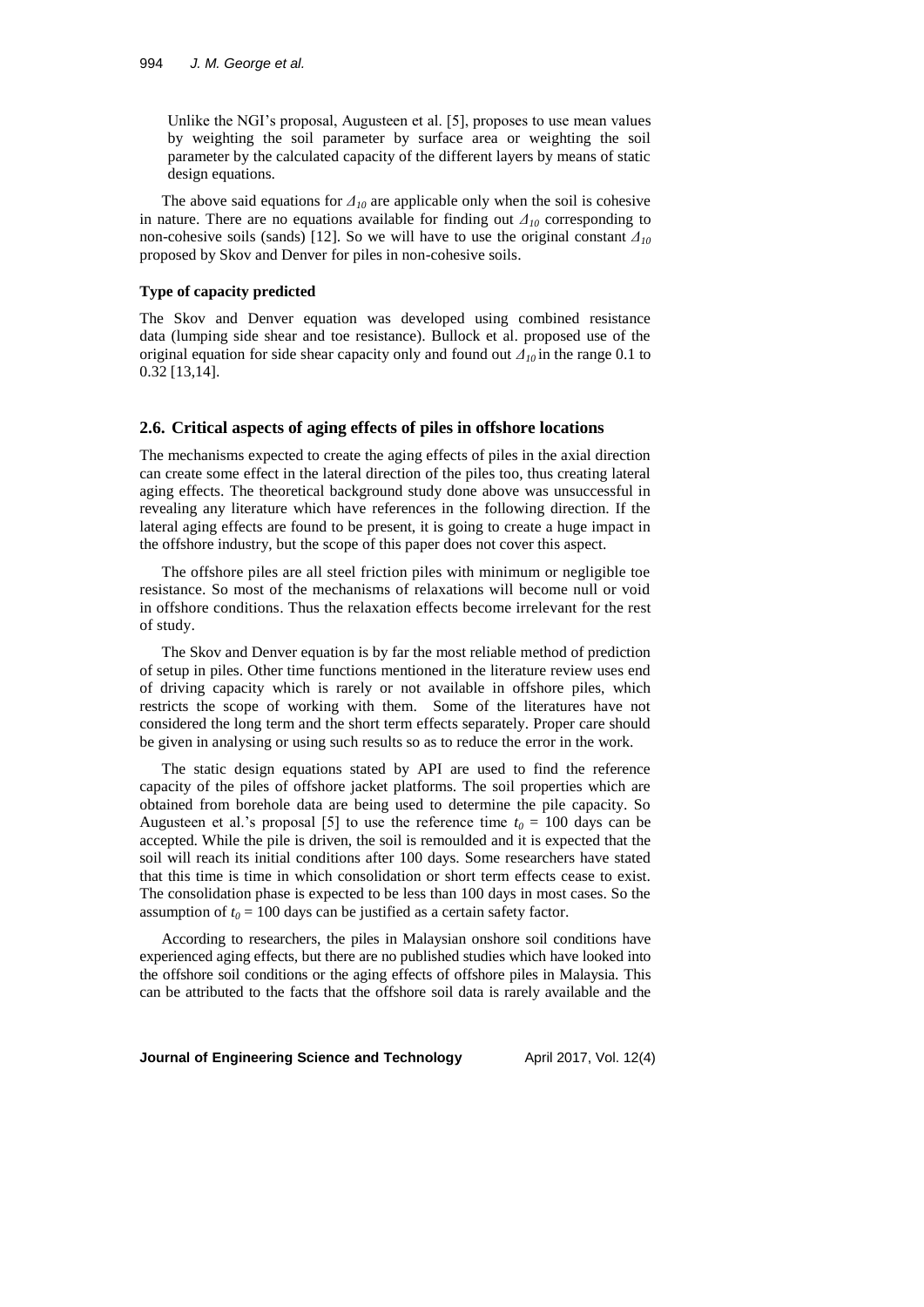impossibility of conducting experimental studies on offshore piles. The difficulties faced by the Malaysian offshore industry are not limited to the region but are effective globally. So this study is trying to bridge this gap with the numerical methods to predict the aging effects of Malaysian offshore piles and at the same time demonstrating a method which can be utilised in similar conditions elsewhere.

### **3. Soil Data Analysis to Estimate the Setup Factor**

Soil data from ten Malaysian offshore borehole locations were obtained. The map showing these locations is given in Fig. 3. Malaysian offshore waters are divided into three regions, namely Peninsula Malaysia Operation (PMO), the waters of east Malaysia near Terengganu, Kelantan and Pahang; Sabah Operations (SBO) and Sarawak Operations (SKO) near offshore Sabah and Sarawak respectively; both are from east Malaysia near Borneo. The soil data is selected in such a way that all these three locations are represented properly. The soil data used for the study are the borehole log information collected by PCSB during the exploration of offshore sites prior to installation of platforms.

The methodology adopted for the following soil data analysis can be used as a normal practice for estimation of setup factor of a location from the soil properties. The use of this practise can be adopted universally irrespective of the location conditions (offshore or onshore) and the soil varietiey. Also, this part of the study can be extended furthermore to obtain better results for Malaysian Offshore conditions when more soil data becomes available for researchers.



**Fig. 3. Map of offshore Malaysia showing the borehole locations.**

The analysis of the data suggested that 50% of the borehole data can be classified as mixed soils and the other 50% as clayey soils. Mixed soils are defined as borehole locations where both sandy and clayey layers are found in comparable abundance whereas clayey soils are defined as borehole locations where clayey layers are found in abundance with negligible presence or absence of sandy layers. A schematic diagram showing the typical borehole strata in Mixed and Clayey soils is given in Fig. 4.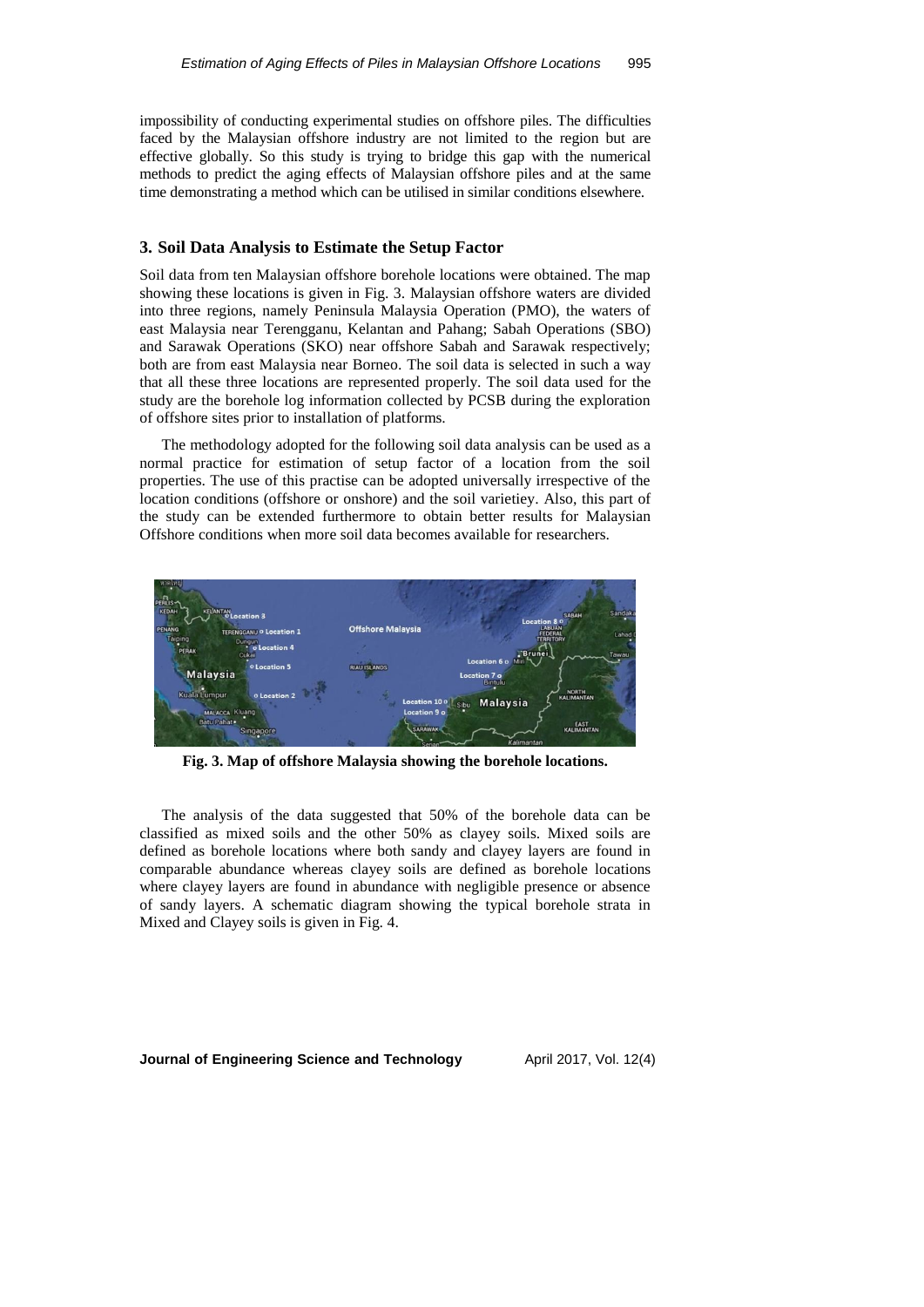

**Fig. 4. Schematic diagram showing the typical borehole strata.**

The NGI method to find the setup factor was not applicable for the data as most layers did not have  $I_p$  values corresponding to them. Even if they had  $I_p$ values, they were from only a particular point in the soil layer which cannot be used as a representative value for the entire layer. The AAU method has only the undrained shear strength as the input parameter. Since all clayey layers had undrained shear strength values corresponding to them, the application of the AAU method is suitable for the data. Some layers had a range of shear strength values for them. In those cases, the average value for the layer was used to find the setup factor of that layer. The shear strength value from the particular clayey layer was used in Eq. (7) in order to obtain the setup factor for that layer.

There are no functions for getting the setup factor for sandy layers. So the original constant value given by Skov and Denver were used [7]. The proposed value of  $\Delta_{10} = 0.2$  was corresponding to  $t_0 = 0.5$  days. In order to get more accurate results, the normalised  $\Delta_{10}$  value corresponding to  $t_0 = 100$  days was used.The normalisation method is given by Augusteen et al. [5] as follows:

$$
\Delta_{10,1} - \Delta_{10,2} = \Delta_{10,1} * \Delta_{10,2} * \log(t_{0,2}/t_{0,1})
$$
\n(8)

In this study the following values are known:  $\Delta_{10,1} = 0.2$ ,  $t_{0,1} = 0.5$  days and  $t_{0,2}$  $= 100$  days

 $\implies$  0.2- $\Delta_{10,2} = 0.46 \Delta_{10,2}$ 

$$
\Rightarrow \qquad 1.46\Delta_{10,2} = 0.2
$$

 $\implies$  *Δ*<sub>10,2</sub> = 0.137

Therefore by using the normalisation equation the value of  $\Delta_{10,2} = 0.137$  was obtained. This value was used for the sandy layers in the data analysis.

The borehole data from each location was analysed and the setup factor corresponding each layer was found out as mentioned above. The setup factor of a borehole was calculated as the weighted average of the setup factors of different layers weighted over the depth of that particular layer. Also, the average setup factor of a particular type of soil was calculated as the weighted average of borehole setup factors weighted over the borehole lengths.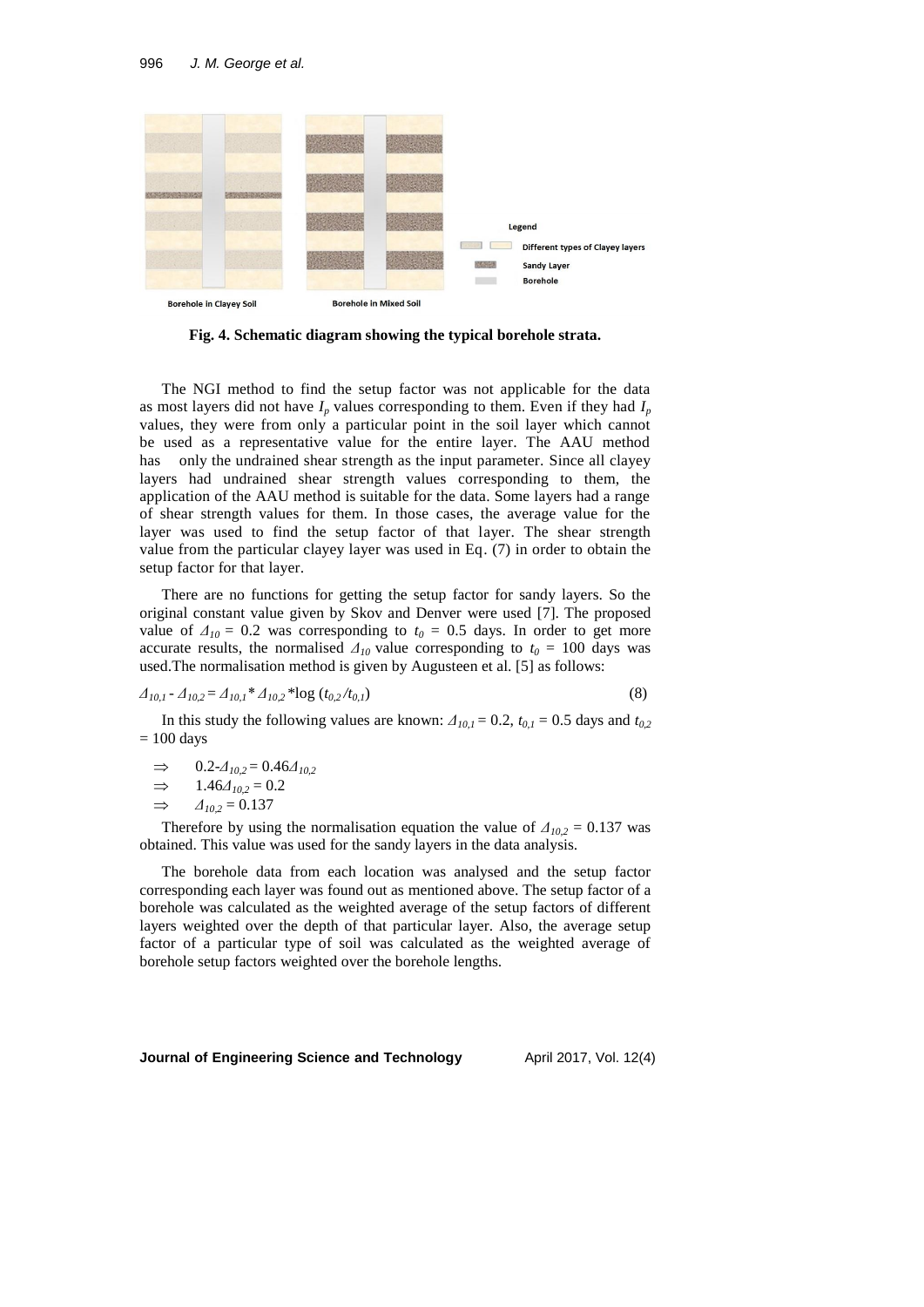### **4. Results and Discussion**

The results from the soil data analysis are presented in Table 1. The setup factor for the ten offshore borehole locations was found. The average setup factor for clayey and mixed locations was found out to be 0.215 and 0.178 respectively. The values of the setup factors obtained from this soil data study falls well within the range of the setup factors found out by researchers like Augusteen et al. [5] and Bullock et al. [13,14] in different parts of the world, thus ensuring the acceptability of the values obtained by this study

| <b>Location</b><br>No.  | Depth of<br>borehole<br>(m) | <b>General</b><br>Type of<br>soil | Distribution of<br>different types<br>of soil |       | Average<br>setup<br>factor |  |
|-------------------------|-----------------------------|-----------------------------------|-----------------------------------------------|-------|----------------------------|--|
| 1                       | 190                         |                                   | Clay - 99.05%<br>Sand - 00.95%                | 0.222 | 0.215                      |  |
| $\mathbf{2}$            | 150                         |                                   | Clay - 96.20%<br>Sand - 03.80%                | 0.209 |                            |  |
| 3                       | 150                         | Clayey                            | Clay - 100.00%<br>Sand - 00.00%               | 0.217 |                            |  |
| $\overline{\mathbf{4}}$ | 250                         |                                   | Clay - 100.00%<br>Sand - 00.00%               | 0.208 |                            |  |
| 5                       | 150                         |                                   | Clay - 100.00%<br>Sand - 00.00%               | 0.221 |                            |  |
| 6                       | 180                         |                                   | Clay - 45.89%<br>Sand - 54.11%                | 0.171 |                            |  |
| 7                       | 180                         |                                   | $Clay - 61.61\%$<br>Sand - 38.39%             | 0.181 |                            |  |
| 8                       | 123                         | Mixed                             | Clay - 48.46%<br>Sand - 51.54%                | 0.187 | 0.178                      |  |
| 9                       | 150                         |                                   | Clay - 54.53%<br>Sand - 45.47%                | 0.185 |                            |  |
| 10                      | 150                         |                                   | Clay - 42.80%<br>Sand - 57.20%                | 0.171 |                            |  |

**Table 1. Soil data analysis results.**

## **4.1. Capacity ratio for clayey soils**

The capacity ratio of pile located in the clayey soils are calculated using the Skov and Denver equation, Eq. (1), and the setup factor estimated from the soil data analysis are shown in Table 2. The average setup factor gives an increase in the axial capacity of the pile in clayey soil of 42.2% after the design life of the offshore jacket platform. The maximum and minimum percentages of increase in axial capacity of piles among the five mixed soil offshore locations were observed as 43.5% and 40.8% respectively for a design life of 25 years. The trend of improvement in the axial capacity of offshore piles due to aging effect at different clayey locations and trend of improvement of the average value for clayey soils are shown graphically in Fig. 5.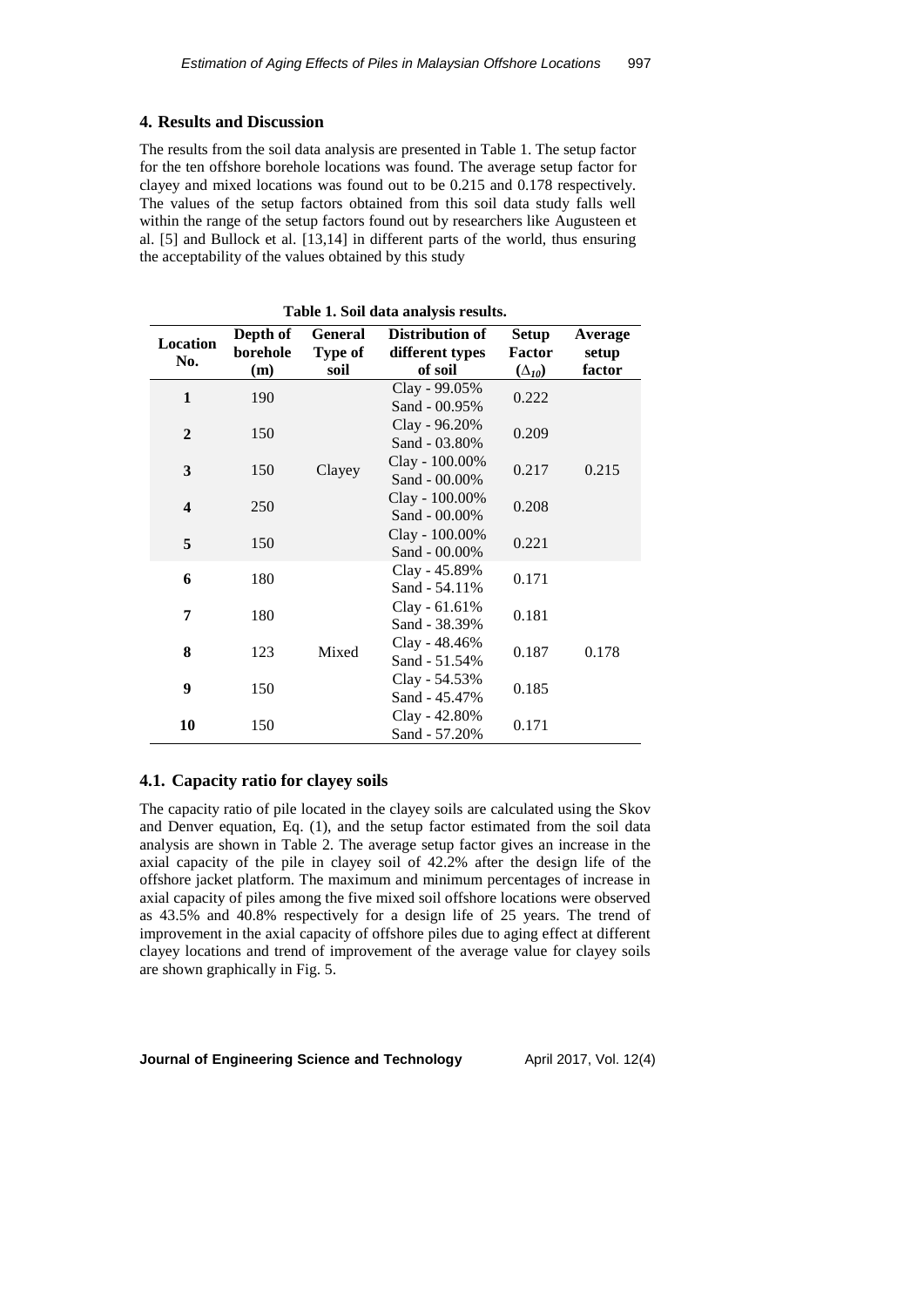## **4.2.Capacity ratio for mixed soils**

The capacity ratio of pile located in the mixed soils are calculated using the Skov and Denver equation, Eq. (1), and the setup factor estimated from the soil data analysis are shown in Table 3. The average setup factor gives an increase in the axial capacity of the pile in mixed soil of 34.9% after the design life of the offshore jacket platform. The maximum and minimum percentages of increase in axial capacity of piles among the five mixed soil offshore locations were observed as 36.7% and 33.5% respectively for a design life of 25 years. The trend of improvement in the axial capacity of offshore piles due to aging effect at different mixed locations and trend of improvement of the average value for mixed soils are shown graphically in Fig. 6.

|         |              |                                                  |                |         | . .   |       |         |
|---------|--------------|--------------------------------------------------|----------------|---------|-------|-------|---------|
| t       |              | $Q_{\ell}/Q_0$ (Capacity Ratio) for Clayey Soils |                |         |       |       |         |
| (years) | $log(t/t_0)$ | L <sub>1</sub>                                   | L <sub>2</sub> | $L_{3}$ | L 4   | L 5   | Average |
| 5       | 1.262        | 1.280                                            | 1.264          | 1.274   | 1.262 | 1.279 | 1.271   |
| 10      | 1.563        | 1.347                                            | 1.327          | 1.339   | 1.325 | 1.345 | 1.336   |
| 15      | 1.739        | 1.386                                            | 1.363          | 1.377   | 1.362 | 1.384 | 1.374   |
| 20      | 1.864        | 1.414                                            | 1.389          | 1.404   | 1.388 | 1.412 | 1.401   |
| 25      | 1.961        | 1.435                                            | 1.410          | 1.425   | 1.408 | 1.433 | 1.422   |
| 30      | 2.040        | 1.453                                            | 1.426          | 1.443   | 1.424 | 1.451 | 1.439   |
| 35      | 2.107        | 1.468                                            | 1.440          | 1.457   | 1.438 | 1.466 | 1.453   |
| 40      | 2.165        | 1.481                                            | 1.452          | 1.470   | 1.450 | 1.478 | 1.465   |

**Table 2. Capacity ratio for clayey soils.**



**Fig. 5. Improvement of Axial capacity of piles in clayey soils.**

|         |              |       | -                                        |       |       |          |         |
|---------|--------------|-------|------------------------------------------|-------|-------|----------|---------|
| t       |              |       | $Q/Q_0$ (Capacity Ratio) for Mixed Soils |       |       |          |         |
| (years) | $log(t/t_0)$ | L 6   | L 7                                      | L8    | L9    | $L_{10}$ | Average |
| 5       | 1.262        | 1.216 | 1.228                                    | 1.236 | 1.233 | 1.216    | 1.225   |
| 10      | 1.563        | 1.267 | 1.283                                    | 1.292 | 1.289 | 1.267    | 1.278   |
| 15      | 1.739        | 1.297 | 1.315                                    | 1.325 | 1.322 | 1.297    | 1.309   |
| 20      | 1.864        | 1.319 | 1.337                                    | 1.348 | 1.345 | 1.319    | 1.332   |
| 25      | 1.961        | 1.335 | 1.355                                    | 1.367 | 1.363 | 1.335    | 1.349   |
| 30      | 2.040        | 1.349 | 1.369                                    | 1.381 | 1.377 | 1.349    | 1.363   |
| 35      | 2.107        | 1.360 | 1.381                                    | 1.394 | 1.390 | 1.360    | 1.375   |
| 40      | 2.165        | 1.370 | 1.392                                    | 1.405 | 1.400 | 1.370    | 1.385   |

**Table 3. Capacity ratio for mixed soils.**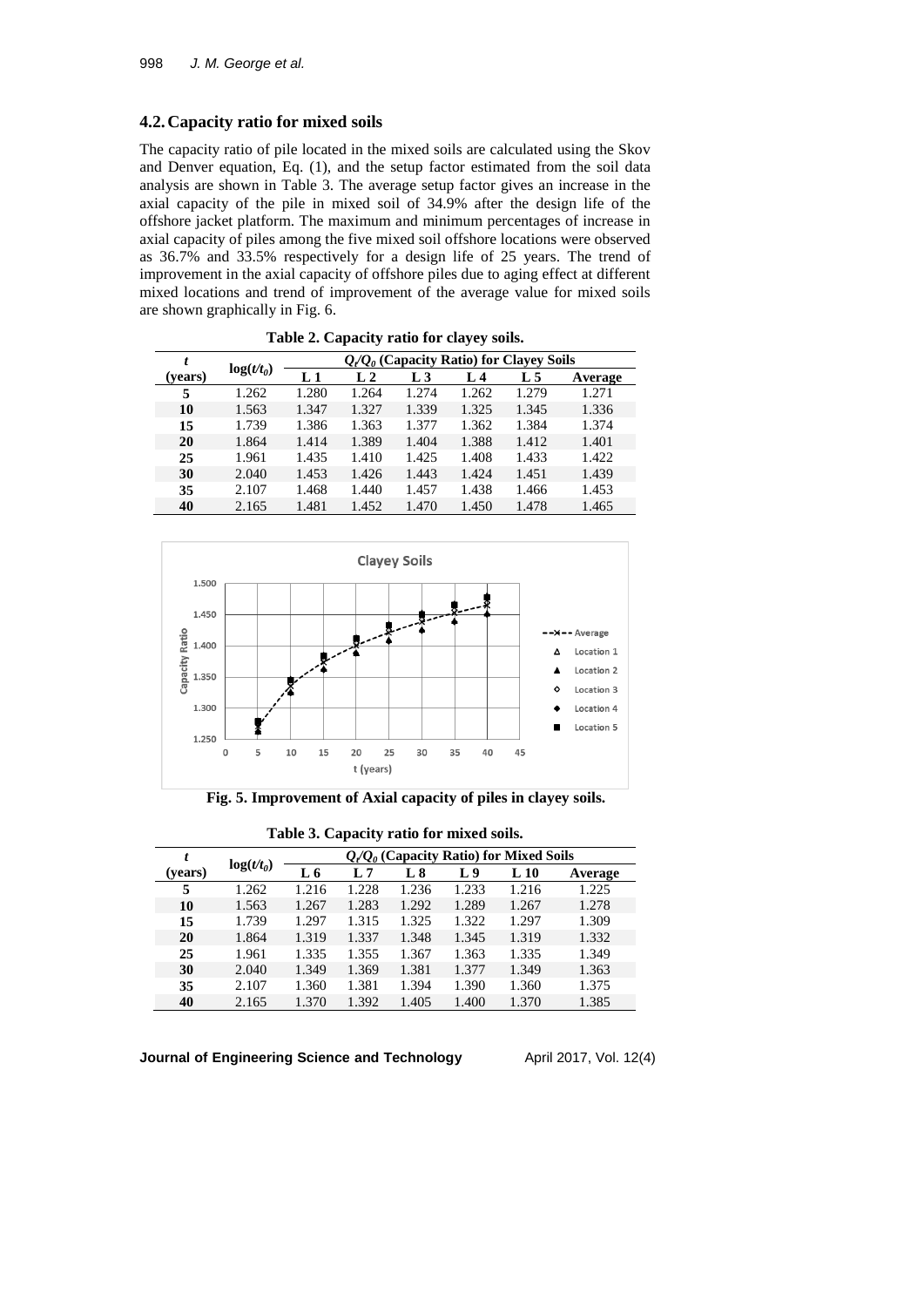

**Fig. 6. Improvement of Axial capacity of piles in mixed soils.**

### **5. Conclusions**

The study was done in order to identify a proper method to quantify the aging effects of piles in offshore locations. The study recommends the combined use of AAU method and Skov and Denver equation for estimating the aging effects of pile foundations of offshore jacket platforms. The study was able to establish this recommendation which will become very significant in the reassessments for aged offshore jacket platforms. A detailed study of the Malaysian offshore soils was also conducted. Some of the noteworthy conclusions derived from the study are listed down:

- The soil in Malaysian offshore locations can be broadly classified into two categories - Clayey and Mixed.
- The average setup factor for clayey and mixed locations is found out to be 0.215 and 0.178 respectively.
- The average improvement in the axial capacity of offshore piles after a period equal to the normal design life (25 years) of the jacket platform was found to be 42.2% and 34.9% for clayey and mixed soils respectively.
- The effect of aging on the axial capacity of the pile is found to be more pronounced in clayey soils rather than in mixed soils.
- The improvement in the axial capacity of the foundation of a jacket platform can be utilised beneficially to extend the life of the platform.

## **References**

- 1. Nichols, N.W.; Goh, T.K.; and Bahar, H. (2006). Managing structural integrity for aging platform. *Proceedings, SPE Asia Pacific Oil and Gas Conference and Exhibition.* Adelaide, Australia, No SPE101000.
- 2. Bullock, P.J. (2008). The easy button for driven pile setup: Dynamic testing. *From Research to practice in Geotechnical Engineering,* 471-488.